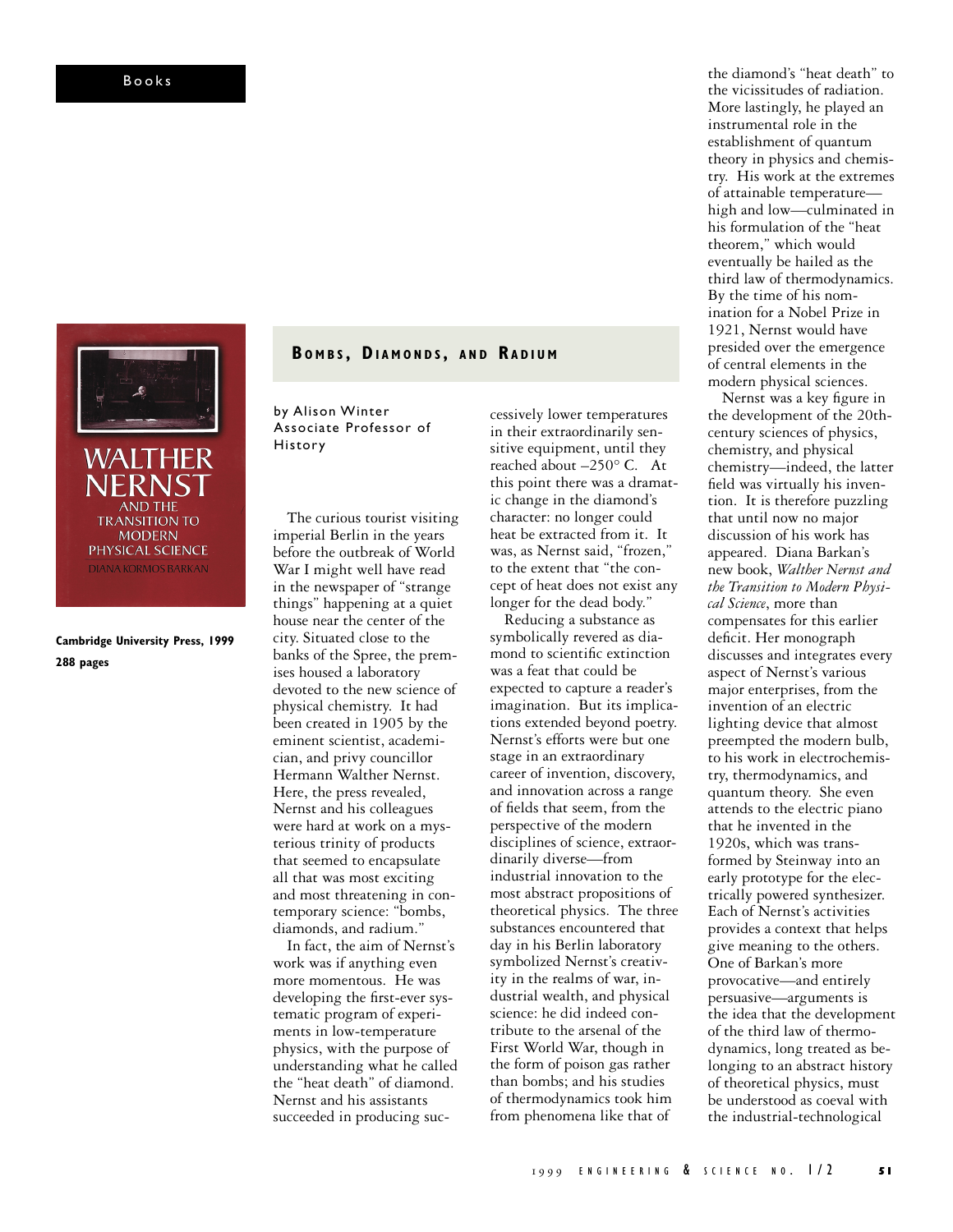The heat theorem, Barkan shows conclusively, arose out of a combination of practical and theoretical efforts in problemsolving—efforts that treated disciplinary boundaries as almost entirely insubstantial.



**The Nernst lamp had burners of zirconium oxide, which conducted current when heated.**

pursuing in the development of his electric lamp. Barkan, associate professor of history at Caltech, sensitively restores Nernst's efforts to their historical context, making clear what was at stake, and how he articulated and addressed the most important problems of his science.

researches that Nernst was

One of the themes that runs through Barkan's study pertains to the history of scientific disciplines—the various territories of science, and the boundaries that are understood to lie between them. It has become customary as we look back at the early days of 20th-century science to see in it distinct endeavors corresponding to the professional disciplines that exist today. Nowadays, we have theorists and experimentalists, industrial scientists and academics; it is therefore natural that we tend to spot these divisions in the past. But in the case of a man like Nernst, Barkan makes it very clear that such divisions were by no means constant, and may not have existed at all. One more portentous consequence of Barkan's work is to show that we have systematically misconstrued the origins of scientific claims that are as fundamental as the third law. The heat theorem, Barkan shows conclusively, arose out of a combination of practical and theoretical efforts in problemsolving—efforts that treated disciplinary boundaries as almost entirely insubstantial. Nernst's work with electric lamps was as essential to his thermodynamics as was his work with hydrogen liquifiers, and a source of particular pride to Nernst himself (he fell out with his old friend Svante Arrhenius when he insisted on demonstrating the Nernst lamp in an elite Stockholm hotel, only to blow every fuse in the building). Science, then, is a kind of work that can only be understood if we are prepared to look beyond the formal statements that scientists make about their methods and results, to scrutinize the dayto-day practice of research.

Barkan convincingly demonstrates that Nernst played a pivotal role in the creation of modern physical science. The modern field of physical chemistry exists largely thanks to his career. Her central question is, "How are individual and group identities formed?" Her answer is that they are formed through individual and collective work of the kind that she documents in her study. Perhaps Nernst's greatest contribution to quantum theory, in particular, was to organize the first Solvay Conference on Physics, which met

in Brussels in 1911. The conference itself achieved little and solved nothing but its very existence proved to be a turning point. Nernst was in on the creation of a new form of scientific sociability. Manifested in the international congress, this sociability has underpinned the successes of science ever since. And it has also underpinned the emergence of what we would now say was Nernst's science—physical chemistry. Its identity was fixed publicly by Nernst's elevation to the Nobel laureateship, over the private opposition of Arrhenius. Arrhenius scorned his diplomatic efforts as mere "political flattery," but in 1921 his opposition was unique. And here lies a moral for today. We need to understand the work involved in establishing a technical scientific discipline like physical chemistry, because the boundaries that delimit it, if they become impermeable, can gain the power to bind as well as liberate. Diana Barkan's pathbreaking book helps us to question not only how the divisions between the sciences have developed, but what their status should be today.  $\Box$ 

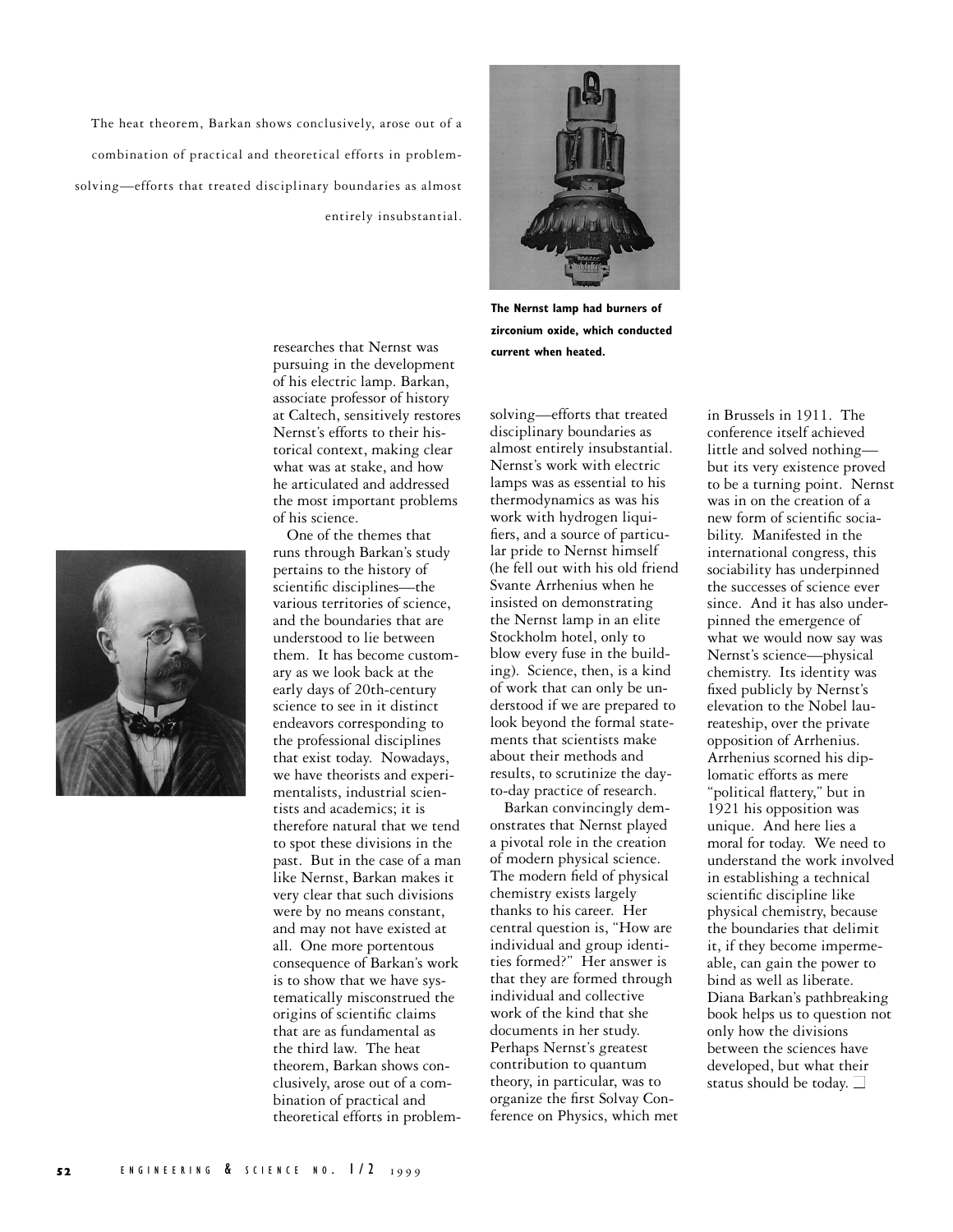How does art work? What is good writing? What can a great picture, piece of music, or poem do for us? he is currently working on. The poetry, in particular, is marked by a self-deprecation that is sly, charming and wholly characteristic of the man. His best known lyric is "Who's Diphilus?". (Who was he? A Greek whose verse has entirely vanished, leaving only a name, some anecdotes, and a reputation for being a half-decent poet.)

Who's Diphilus? His works are lost. He was a poet, won some prizes, dented time in Greece among the better men,

And got thrown out one time because he wrote a stupid comedy. Ten scholars now remember him; that too is immortality.

The plays are grander, indulging Mandel's Gallic love of high gesture and heroic rhetoric. In another of his many guises, he is the creator of wise and witty fables (see *The Gobble-Up Stories*). The flyleaf of this latest work lists no less than 23 books in 5 genres. Who's Mandel?

Over the last few years, as he has surveyed the drift in his subject toward specialization and theory (as it is misleadingly called), Mandel has become increasingly convinced of the need to return to what he conceives to be the basics of his discipline—"the rescue operation," as he calls it. How does art work? What is good writing? What can a great picture, piece of music, or poem do for us? To this end he has taken charge of the music, fine-art, and creative writing classes in the Division of the Humanities and Social Sciences, creating what is, effectively, a foundation course—*Kultur* 101. They are, one deduces from the packed classrooms, popular with students.

This latest book, as the title indicates, is part of the same general project. In one aspect it is what Ezra Pound would

FUNDAMENTALS  $-$  of the  $-$ **ART OF POETRY** 

Oscar Mandel

**Sheffield Academic Press, 1998 351 pages**

## **C O U N T E R F L O W O F ON E**

by John Sutherland Visiting Professor of Literature

For 38 years Professor of Literature Oscar Mandel has been exercising his civilising influence on Caltech undergraduates. During that period some 5,000-or-so students must have encountered in his classes what George Ellery Hale (as quoted in the *Caltech Catalog*) calls "the highest qualities of imagination"—without which, as Caltech's founding father nobly insists, no great work in science can be done.

Unusual when he was appointed in 1961 as associate professor of English (under the formidable Renaissance scholar Hallett Smith) Mandel is, as the century ends, the rarest of birds in literary studies. The words that best describe him, once terms of praise, are now deeply pejorative: "amateur" (in the sense of "lover of literature"), "dilettante," "belletrist," "connoisseur," "wit." Fluent in any number of European languages, Mandel has translated Marivaux, Corneille, and Kotzebue; imitated Calderón; commented on Sophocles and Thackeray. He has written monographs on

the obscure (in both senses) Renaissance artist Magnasco and on Dutch vernacular painters for whose Flemish glumness he has, as a Belgian by birth, a peculiar fondness.

In an age of specialization, where scholars sit tight in their ring-fenced "fields," Mandel's free-ranging sensibility looks increasingly eccentric. Were he a younger scholar, embarking on his career, it would be downright suicidal to skit about as he loves to do. Not that it has ever bothered him being marginal. In his delightful collection of essays, *The Book of Elaborations*, he pictures himself as a graduate student at Ohio State in the 1950s as "the one and only inhabitant of Columbus, who on football afternoons walked *against* the joyous hordes on their way to the game, a counterflow of one."

Above all, Mandel is a practitioner. His writings about (as opposed to "in") literature have always been founded on the belief that as T. S. Eliot put it—the only criticism that matters is that which explains the critic's own creative writing. Ask Mandel what matters most to him, and he will reply simply "my writing," by which he means, probably, the play, prose fantasia, essay, or poem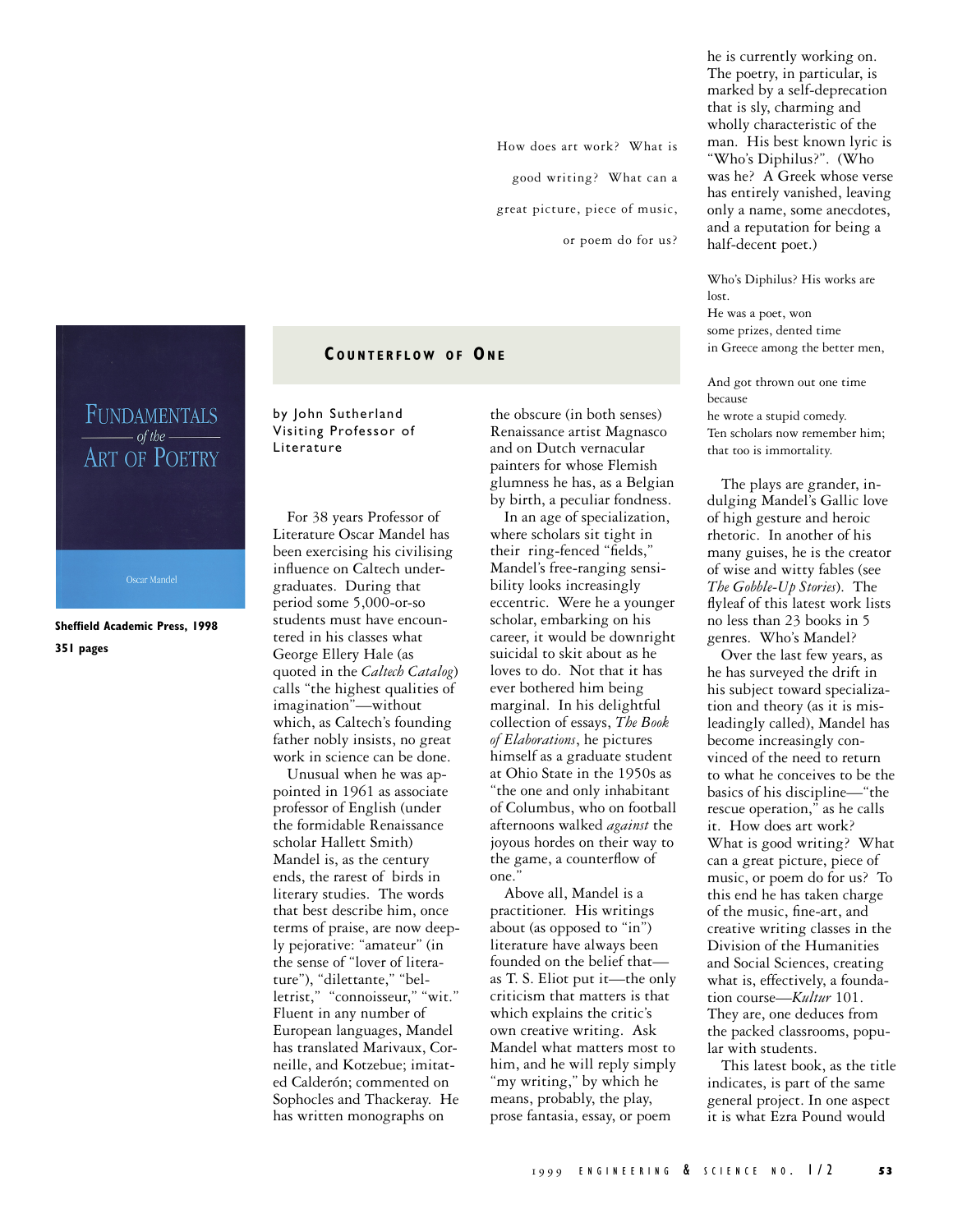call an "ABC of Reading." Mandel himself calls *Fundamentals of the Art of Poetry* "an enchiridion—a guide book for lay readers of any age." The tone of the book is marked by a kind of humane dogmatism. "What is Art?" his first chapter portentously asks. His answer, for someone so steeped in the grandeurs of European culture, is surprisingly materialistic, Brechtian almost. Art he conceives as primarily satisfying cerebral appetites. What this means is discussed in his second chapter, "Three Brain Centers"—a section of the book which suggests that some influential ideas have drifted across the Court of Man (can we still call it that?—Court of Person?) from biological Beckman to humanistic Baxter.

The body of the book is a "naming of parts" manual—a kind of aesthetic Auto-Ed. The approach is summed up in the breezy titles to chapters 9 and 10: "Practical Pointers for Reading Poetry"; "More Practical Pointers for Reading Poetry." Practicality goes with the realization that, at the end of the day, poetry will always elude the reader's grasp, however many pointers are supplied. "If you despair of elucidating all the allusions of a text," Mandel advises, "console yourself with the thought that we do not yet completely elucidate much of anything in this vale of tears, yet manage to live and enjoy life in that penumbra."

Enjoyment breathes over and through this volume. In one of its many parts, it is a judiciously composed anthology of the verse that has given Mandel most pleasure over the years—pleasure that he is adept in passing on to the reader and, one suspects, his Caltech students. May he have 5,000 more.  $\Box$ 



**The University of North Carolina Press, 1999 590 pages**

## **HISTORY MATTERS**

by R. Michael Alvarez Associate Professor of Political Science

Race relations in America have long posed an enigma for social scientists, historians, and other commentators, in part because the problem has been such a shifting target. While routinely thought of in the context of the political and economic integration of African Americans, the question of race has also at various times and places concerned Asian Americans (especially in California since the Gold Rush) and other nonwhite immigrant groups, as well as Native Americans, Irish Americans, and Eastern Europeans. The analytic

focus of social scientists and historians has changed dramatically in recent decades, however, as studies have become centered largely on how attitudes, beliefs, cultures, and customs shape race relations in America.

In his new book Morgan Kousser, professor of history and social science at Caltech, changes that focus to how *institutions* have shaped race relations in America.

Kousser's focus on institutions in the context of race relations is quite revolutionary. In recent years, a significant intellectual trend, termed the "new institutionalism," has swept through many of the social sciences, and Caltech's social scientists have been among the leaders of this approach. By "institu-

Not a mere observer of the historical events he describes in his new book, Morgan Kousser has actively participated in the judicial processes whereof he speaks. As he explains in his introduction, descriptions of the cases emerge directly or indirectly from his own experience as an expert witness in federal district court cases concerning minority voting rights—always on the side of minorities. Law, political science, and history all have their place in *Colorblind Injustice*, but Kousser considers it primarily a book of history. An understanding of the history of voting-rights policy, he believes, should lead to better public policy in the arena of race relations, an arena that Kousser has made his life's work.